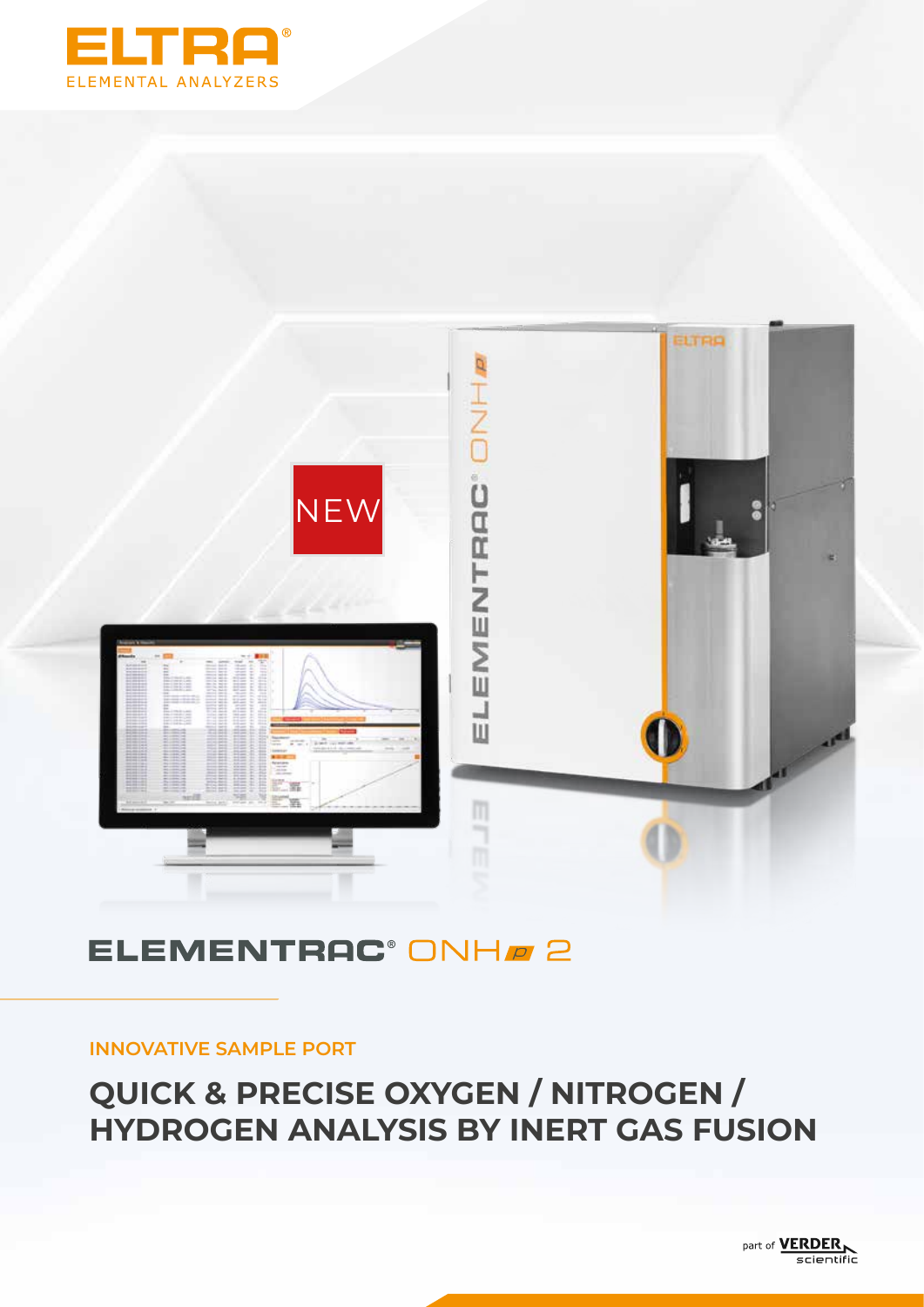### **FOCUS ON TECHNOLOGY**

# **ONH ANALYSIS: QUICK AND RELIABLE**

The new ELEMENTRAC ONH-p 2 is a powerful and robust elemental analyzer for the measurement of oxygen, nitrogen and hydrogen concentrations in inorganic samples like steel, iron, copper or ceramics.

The highly sensitive NDIR and thermal conductivity detectors reliably detect element concentrations from low ppm contents to high percentages.

Thanks to the innovative sample port with pulsed chamber flushing and vertical sample drop, user-friendly and convenient analysis of up to 2 g of rod-shaped, granular or powdery samples is possible.

ELTRA offers efficient options for high sample throughput, like the Autocleaner for automatic cleaning of the electrodes and the furnace chamber.



#### **BENEFITS**

- **I** Low gas consumption and high sensitivity due to closed gas system
- **I** Easy application of pins, powders and granules
- **I** Inexpensive argon can be used as carrier gas
- **I** Short analysis time
- **I** Powerful impulse furnace with 8.5 kw
- **I** Optional Autocleaner

 $\mathord{\sim}$ 

 $\begin{array}{c}\n\Box \\
\bot \\
\bot \\
\bot\n\end{array}$ 

ELEMENTAL ANALYZERS / ONH-P 2

ELEMENTAL ANALYZERS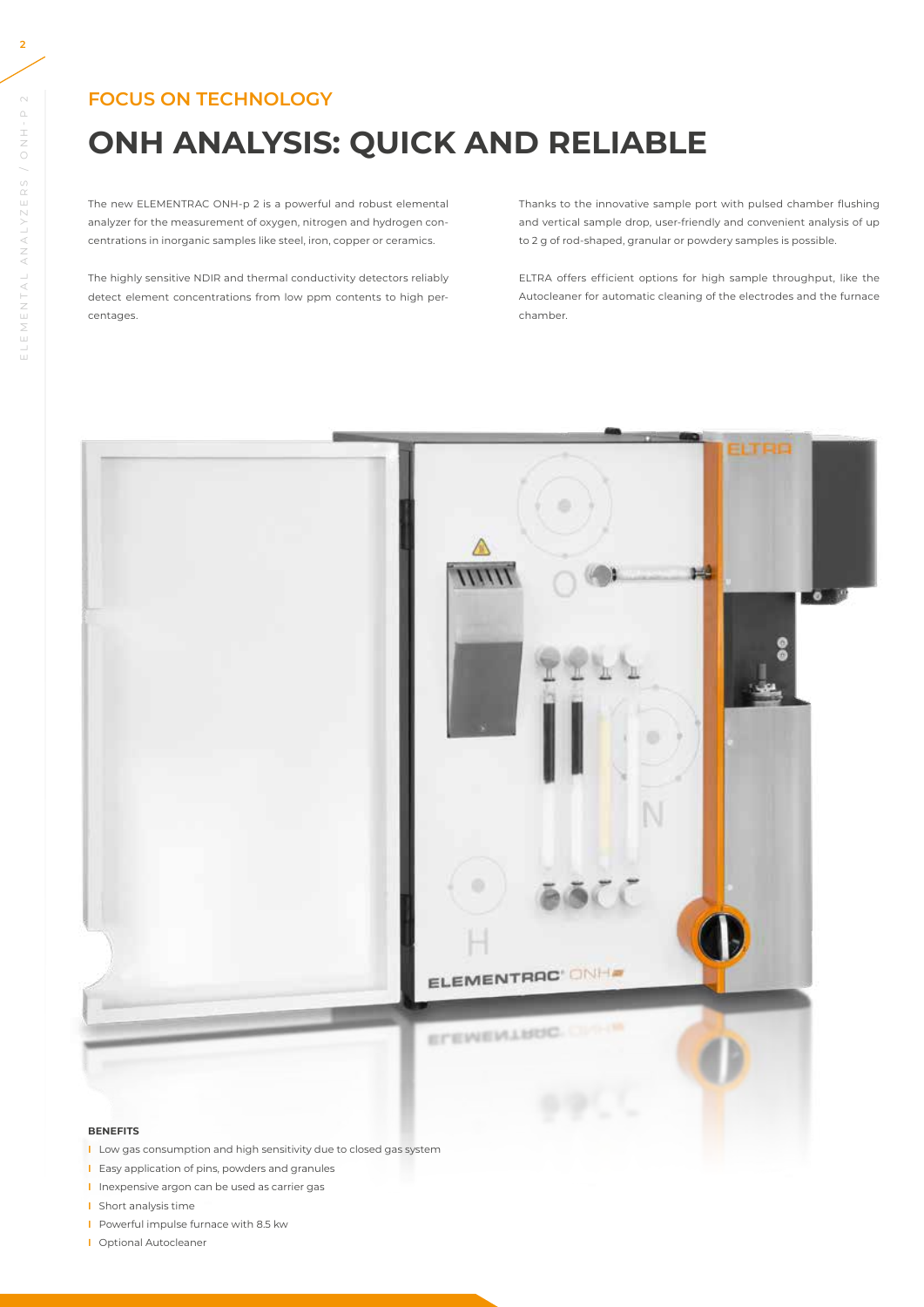### **ELEMENTRAC ONH-p 2**

## **INNOVATIVE DETAILS**

The ELEMENTRAC ONH-p 2-series measures concentrations of oxygen, nitrogen and hydrogen in inorganic samples by inert gas fusion in an impulse furnace. The sample is introduced to the sample port and melts in the graphite crucible at a temperature of up to 3000 °C. The released gases are detected by two infrared cells and a thermal conductivity cell.

The ONH-p 2 is conveniently operated via the intuitive ELEMENTS software. Measurement results are typically available after 120 to 180 seconds



#### **NEW: OPTIONAL AUTOCLEANER**

The melting of samples in a graphite crucible at temperatures up to 3000 °C leads to the formation of depositions at the upper electrode and in the furnace chamber and can have a negative effect on the reproducibility of consecutive ONH measurements. The new optional Autocleaner of the ELEMENTRAC ONH-p 2 reliably removes these depositions and ensures precise gas analysis even with high sample throughput.

analysis time and can be exported, printed or transferred to LIMS. The analyzer is available in versions for single-element determination of oxygen, nitrogen or hydrogen as well as for measuring combinations of ON, OH, NH, and ONH.

#### **TYPICAL SAMPLE MATERIALS**

**I** Steel, cast, copper, refractory metals, alloys, ceramics etc.



#### **ONH-P 2 AND ELEMENTS SOFTWARE**

The new ELEMENTS software comes with all analyzers of the ELEMENTRAC series. All functionalities like analysis, calibration or measurement settings are clearly arranged in various windows to allow for quick and effective operation. The ELEMENTS software comprises a range of features such as system diagnosis, maintenance, or import and export of samples. It also supports integration of the analyzer into an automation process.

#### **NEW SAMPLE PORT**

The new sample port of the ONH-p 2 ensures convenient operation and reproducible measurement results. Differently shaped samples, such as solid pieces, granules or powders in capsules, can be applied up to a weight of 2000 mg. They are quickly freed from the surrounding atmosphere with the help of pulsed carrier gas flushing in the sample port. Then they drop vertically into the preheated graphite crucible for analysis.

#### **BENEFITS**

- **I** Robust against dust development
- **I** No closing of capsules required
- **I** Direct application of up to 2000 mg
- **I** Low maintenance and wear